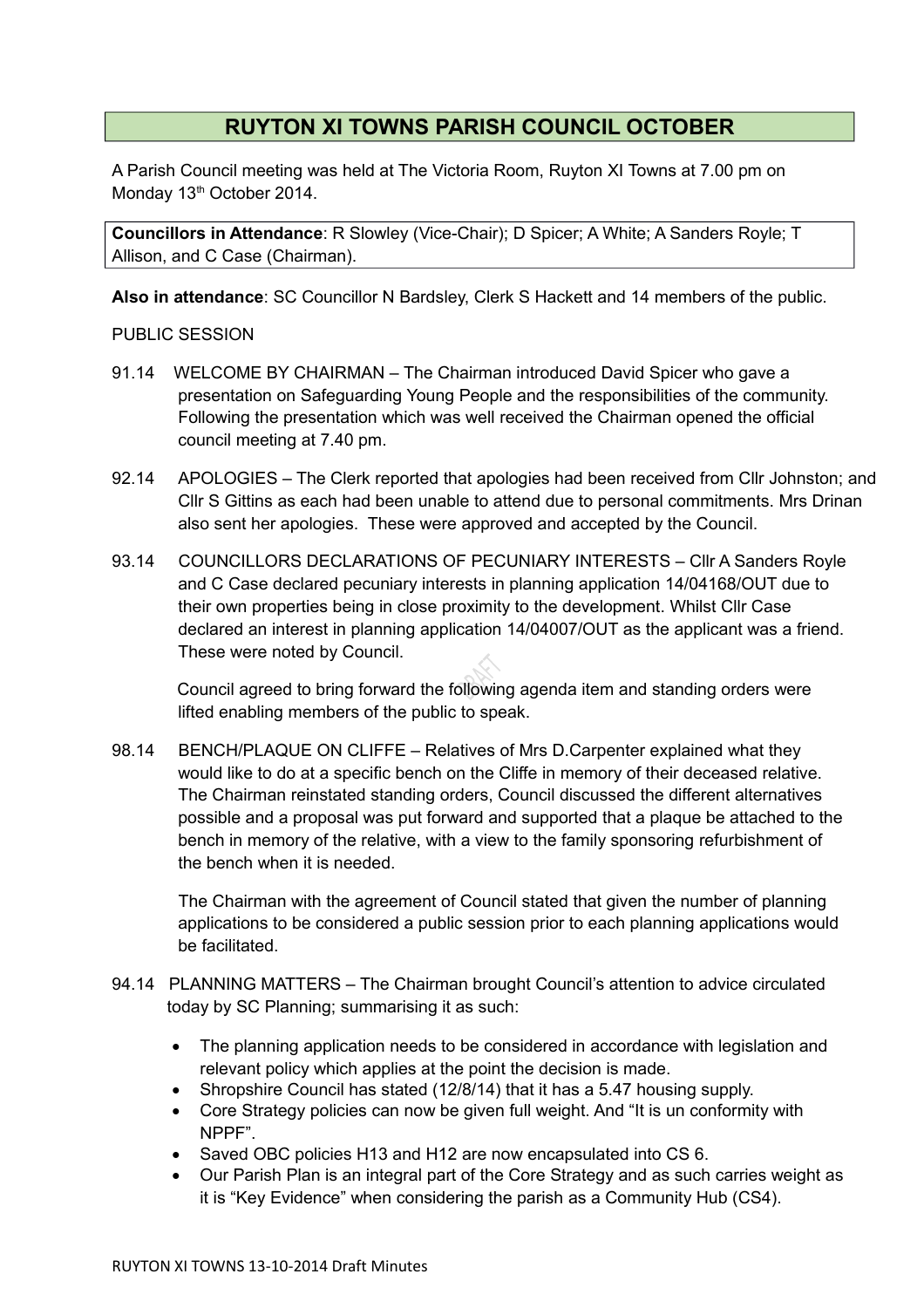To ensure consistency, applications are to be considered in accordance with the above, until advice changes.

Council resolved that the 6 bullet point summary would guide the Council in their decisions when making future comments on planning applications to Shropshire Council.

a. The following planning applications were considered by Council:

Clerk informed Council that correspondence had been received from Dot & Idris Williams with regard to the planning application below. Given that no members of the public wished to speak; Council considered the application:

**Ref: 14/03841/OUT Proposed Residential Land off Olden Lane, Ruyton XI Towns**  Outline application for erection of 3 dwellings.

Following some debate and taking into account correspondence received Council agreed to oppose the application as it is outside the Parish's development boundary arrived at through public consultation and submitted as part of the Council's adopted SAMDev submission. The Parish Council sees no material planning reasons why this application should be supported by SC. Should the planning officer be minded to support the application, the Parish Council requests that it be considered by its local SC Planning Committee, where local representation can be made. (Proposed CC; Seconded DS.)

*The Chairman left the room and Vice Chair took the chair; whilst Council considered planning application:*

**Ref: 14/04007/OUT The Gables, Ruyton XI Towns** Outline application for erection of a detached dwelling to include means of access.

Following some debate Council agreed that the application be opposed as it was outside the Parish's development boundary of the village. The latter having been arrived at through public consultation and submitted as part of the Council's adopted SAMDev submission. The Parish Council considered that no material planning reasons outweigh this. Should the planning officer be minded to support the application, the Parish Council requests that it be considered by its local SC Planning Committee, where local representation can be made.(Proposed CC; Seconded DS and AW abstained.)

*The Chairman returned to the room and resumed the role as chair of the meeting*.

**Ref : 14/04265/OUT Land adjoining Elmhurst, Little Ness Rd; Ruyton XI Towns**  Outline application for erection of one dwelling.

The Chairman suspended standing orders.

Four members of the public expressed their views on the application which they opposed; access being a material concern; whilst the proposed property was not in keeping with its surrounding neighbouring properties.

The Chairman reinstated standing orders.

Following some debate Council agreed to oppose the application as the application is:

- Contrary to OBC policies H13 and HE12 which are now encapsulated into CS6.
- Inconsistent with style of buildings which front the nearby roads and
- Particularly concerned about the access. The Council would urge that Highways are consulted on this aspect.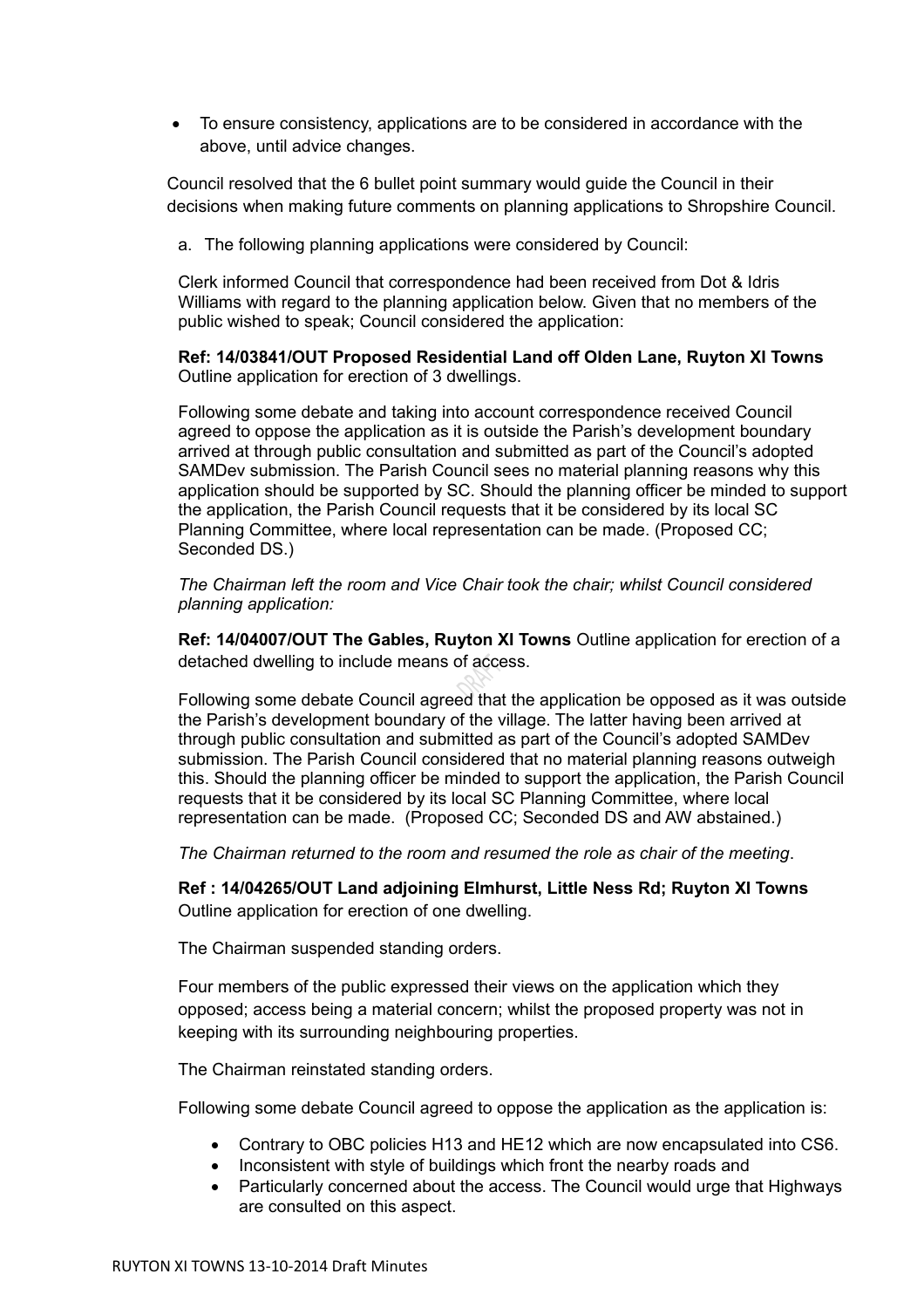Additional comments were noted the planning notice is not displayed and not all close neighbours have been notified of the application. (Proposer RS; Seconded AW.)

**Ref: 14/03483/OUT Bay Cottage, Little Ness Rd, Ruyton XI Towns** Amendments to outline application for the erection of 6 dwellings; including access.

The Chairman suspended standing orders and:

Berry's representative Helen Howie explained the amendments to the planning application below and misconceptions which had arisen. She went on to circulate photographs of the site stressing points with regard to proposed locations of buildings etc. Councillors asked a number of questions; whilst a member of the public expressed his concerns about the destruction of natural habitat.

The Chairman reinstated standing orders.

Following some debate Council agreed to continue to oppose the application as the reasons for the objection raised at the Council's meeting of 14/8/2014 are now strengthened by SC now having a 5 year housing supply and SAMDev having been formally submitted by SC to the Inspectorate.

Many members of the public left the meeting.

**Ref: 14/04101/OUT Walnut House, Little Ness Rd, Ruyton XI Towns** Outline application for erection of 4 holiday lets with associated parking.

Following some debate Council agreed that it had no objection in principle to the application as it supports tourism and the local economy; however:

- Care needs to be taken to improve access as it is considered particularly dangerous.
- Development must be unobtrusive as The Cliffe which borders the development is a local beauty spot enjoyed by many.
- The properties must be restricted to holiday let use only.

(Proposed CC Seconded DS. AW against.)

*The Chairman and Cllr Sanders Royle left the room.* The Vice-Chair took the chair suspended standing orders

A resident (Mr White) spoke of his concerns which were noted.

The Vice Chairperson reinstated standing orders.

**Ref: 14/04168/OUT Land adjacent to Darlee Cottage, Ruyton XI Towns** Outline application for erection of 2 dwellings to include access.

Following some discussion Council agreed to oppose the application for the following reasons:

- It conflicts with OBC policies H13 which is now encapsulated into Shropshire Council's CS6; and conflicts with CS11;
- Recent remedial work in the area suggests that a structural survey might be appropriate to ensure safe development;
- The proposed development is out of character with existing properties on **Brownhill**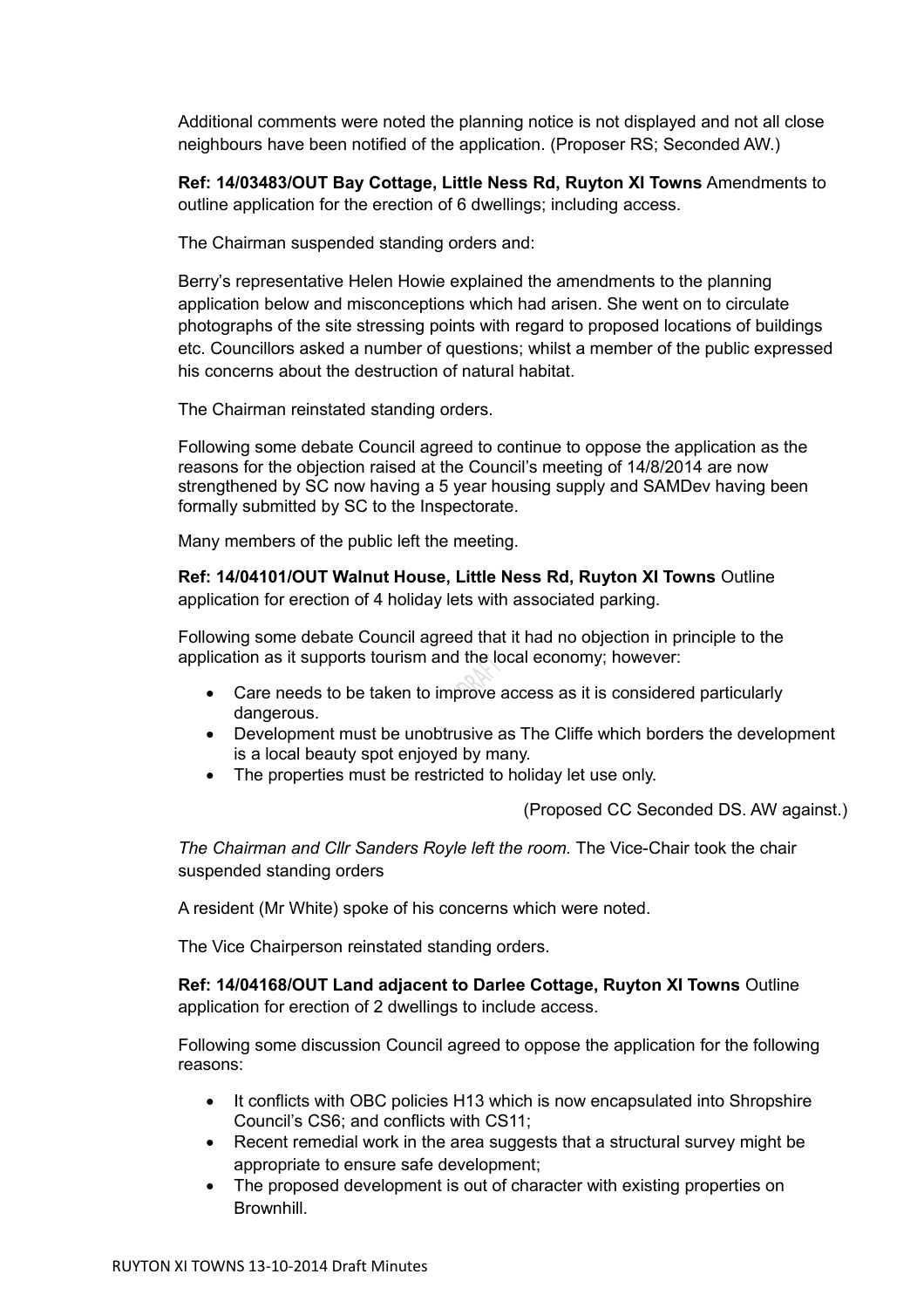• Issues of sustainability as outlined in NPPF; did not support the development given the additional weight that SC's Core Strategy policies and SAMDev submission now has. Specific paragraph references to be referred to in comments submitted and supplied by Cllr Spicer. (Proposed RS; Seconded DS.)

*The Chairman and Cllr Sanders Royle returned to the room.*

b. The Clerk reported that the following planning decisions have been notified to the Parish Council: Ref: 14/03479/FUL 5The Oaklands, Ruyton XI Towns. Proposed new vehicle access

## **SC Decision Permission Granted.**

Ref: 14/03340/FUL Park View Ruyton XI Towns Proposed erection of a garage with studio over.. **SC Decision Permission Granted**.

Ref. No: 14/03117/OUT Land Adj White CottageThe Cliffe Ruyton XI Towns Outline planning application for a detached bungalow…Status: **Application Withdrawn.**

The Clerk added that a report of recent pending applications could be found at Appendix E.

- 95.14 SHROPSHIRE COUNCIL SC Cllr Nick Bardsley confirmed that application Ref : 14/02740/FUL Platts Mill Farm Proposed Kennels; was being decided by Planning Officers and not being referred to the North Planning Committee; although this had been requested by himself and the PC. As a result he had requested a meeting with SC Cllr Mal Price to try and encourage it to go to Committee. He confirmed that the Five Perrys LJC was to meet in October; the Chairman agreed to attend.
- 96.14 CONFIRMATION & ACCEPTANCE OF PREVIOUS MEETING MINUTES: Draft minutes of the council meeting held on 8/9/2014 were confirmed as accurate by Council; with the following significant amendment; "Aderley" was amended to "Hordley" at Min. 74.14. The Chairman was then instructed to sign them as accurate. (Proposed AW; Seconded RS.)
- 97.14 DEFIBRIALATOR PROJECT The Chairman stated that he had two new volunteers and that there were now 9 volunteers. It was agreed that a further advert for volunteers should be circulated locally and Cllr Johnston asked to enquire whether training could be shared with Packwood.
- 98.14 BENCH/PLAQUE ON CLIFFE See above.
- 99.14 WAR MEMORIAL TASK GROUP- Cllr Sanders Royle reported that she had recently received confirmation that the application had not been successful. Cllrs Case and Sanders Royle to meet and discuss future action.
- 100.14 HIGHWAYS & MAINTENANCE ISSUES & FOOTWAY LIGHTING:
	- a. VAS Project The Chairman reported that action was awaited from SC; Clerk & Cllr Nick Bardsley to follow up with SC Officer.
	- b. Maintenance issues Council confirmed their disappointment that 4 street lights on Brownhill still required urgent attention from Scottish Power. Clerk to follow up.
	- c. Road closures at Hordley started on 6/10 as planned. Cllr Bardsley confirmed that the work was due to be completed within the 4 week time scale.
- 101.14 ANNUAL RISK ASSESSMENT- Council considered the updated risk assessment (Appendix B) and resolved unanimously to adopt it. To mitigate the risk of being unable to pay suppliers Cllr Spicer agreed to become a cheque signatory. Clerk to arrange.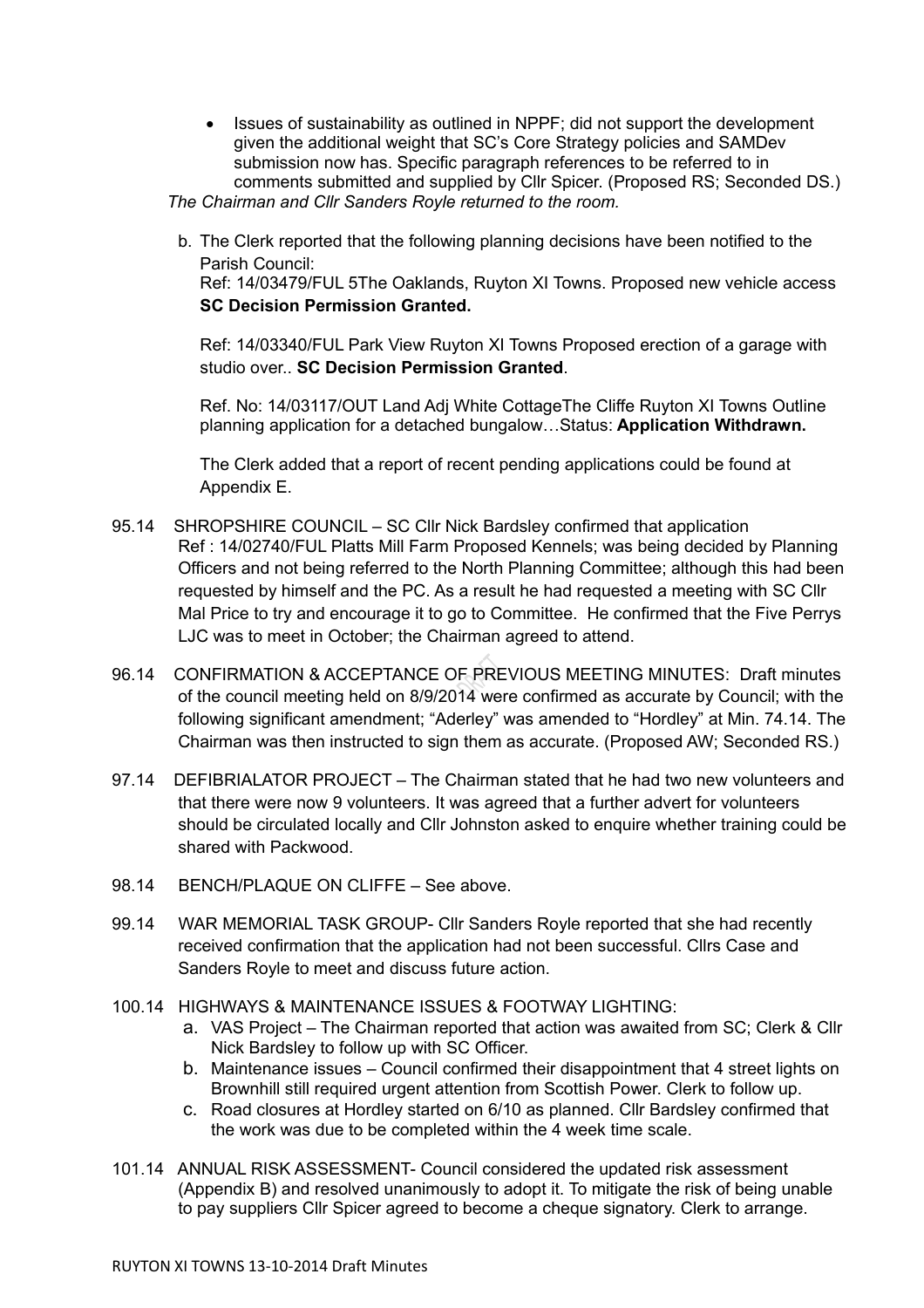- 102.14 APPOINTMENT OF INTERNAL AUDITOR Council agreed that Mr Bernard Townson should be re-appointed as internal auditor for 2014/15 based on his past work and on the understanding that costs would be in the region of £120-00 dependent on time spent. Action: Clerk to inform Mr Townson and request written confirmation of his continued independency.
- 103.14 FINANCE
	- a. Payments Council resolved that the following suppliers invoices/documents adequately supported the following payments which were subsequently authorised: Chq 712 D Peate Aug/Sept Village Maintenance £315.00 Chq 713 Post Office Ltd (Tax due to HMRC for second quarter) £368.40 Chq 714 Mazars ( External Audit) £120.00 Chq 715 Ruyton XI Towns PCC ( Room hire 13/10/14) £15.00
	- b. Aug/Sept Treasury Report The Clerk gave a report ( Appendix A) and confirmed that the reconciled balance as at 30/9/14 was £43,657.
	- c. Sept Bank Reconciliation To be confirmed as accurate by Council at next meeting.
	- d. Sept Budget Monitoring Report See Appendix D. Council noted the report which indicated that the Council was well within budgeted expenditure.
	- *e.* St Lighting Contract Having considered the report circulated by the Clerk, Council agreed to terminate it's current contractor and appoint Highline Electrical with effect from 24/11/2014. *(Details of the report were treated as confidential due to members of the public being present.)*
- 104.14 PLACE PLAN Council noted that it required updating by 31 Dec 2014. Council delegated the matter to Parish Plan Steering Group to review and report back by December meeting (8/12). Action: PPSG.
- 105.14 CLERK'S UPDATE REPORT & COMMUNICATION See Appendix A which was noted by Council. Clerk also updated Council on recent correspondence received.
- 106.14 LOCAL REPORTS The Chairman summarised outcomes of a recent SALC Executive meeting. The Vice- Chair updated Council on the Oswestry Area Committee meeting which she had attended.
- 107.14 LOCAL RECREATIONAL AREAS- Council discussed Shropshire Council's proposal to transfer the responsibility of maintenance of the recreational areas to the Parish Council. Council resolved that whilst it was agreed to in principle; based on a zero long term budget this was not cost effective for the PC. (Proposed CC; Seconder DS; RS Abstained.) Action: Clerk to inform SC.
- 108.14 ADOPTION OF NEW FINANCIAL REGULATIONS Appendix C It was agreed to defer the item to the November meeting.
- 109.14 SUPPLEMENTARY AGENDA Cllr Slowley raised the parking issues associated with the development at Big Walls. It was agreed that the developer should be approached at the end of the project should damage to public areas not have been reinstated.

There being no further business the Chairman closed the meeting at 10.20 p.m. He confirmed that the next parish council meeting would be held on  $10<sup>th</sup>$  November 2014 at 7.30 p.m. at The Victoria Room. Confirmed as accurate……………………….. C CASE CHAIRMAN Date………………….

Appendix A Clerk's Report **All Annual Risk Assessment** Appendix B Annual Risk Assessment Appendix C New Financial Regulations Appendix D Budget Monitoring Report Appendix E: Clerk's Report on Recent Pending Planning Applications: